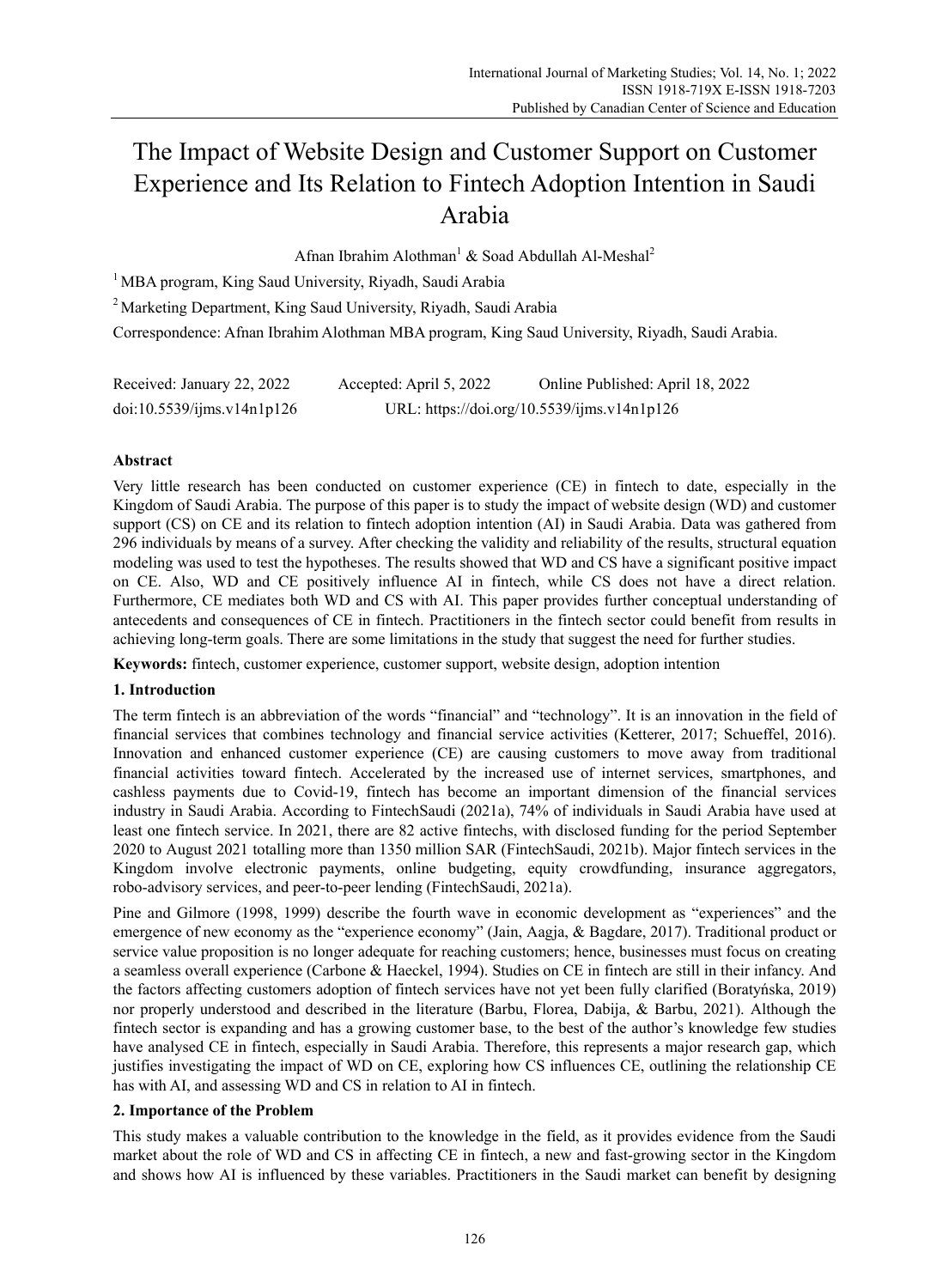websites and managing CS in ways which will improve CE and increase AI. Moreover, the model of WD, CS, CE, and AI presented by the author examines the Saudi fintech environment for the first time.

# **3. Literature Review**

## *3.1 Website Design*

WD has seen great academic and practical attention over the past two decades with the spread of internet and online services. Hence, several definitions have been created for WD. We describe it here as creating a functional and user-friendly website for customers. The objective of WD is to direct consumers to the goals set by designers (John, 1996) whether to influence visitors' trust in websites (Pelet & Papadopoulou, 2011) which is essential in fintech as it deals with financial matters, frame expectations of the website's function (Cebi, 2013), or affect behavioural intention (Atilgan & Alhussein, 2021; Dunn, Ramasubbu, Jensen, Galletta, & Lowry, 2021; Rose, Clark, Phillip, & Neil, 2012) like the intention to adopt (Rahi, Abd Ghani, & Ngah, 2020). Moreover, research indicates that WD plays an important part in converting visitors to customers (McDowell, Wilson, & Kile Jr, 2016) and is valued by customers (Lin, 2007). CE can be influenced by WD, as certain design elements can induce a negative experience (Bleier, Harmeling, & Palmatier, 2019) and bring about feelings of irritation (Hasan, 2016). In the fintech spectrum, (Rahi et al., 2020; Rahi, Yasin, & Alnaser, 2017) proven the significant relationship between WD and intention to adopt internet banking which is a fintech service.

# *3.2 Customer Support*

CS is a mean for organizations to help their customers when facing a problem (Parasuraman, Zeithaml, & Malhotra, 2005). It is defined as set of activities that ensures product availability for trouble free use to consumers over its useful lifespan (Loomba, 1998). It can be offered in the form of live chat, helpdesks, help pages and more. The perception of communication with customers can result in enhanced experience (Song & Zinkhan, 2008). Moreover, the ability to express one's needs and information searched helps reduce the level of frustration, anxiety, and uncertainty (Mclean & Wilson, 2016). It is especially important in fintech to help overcome aspects of concern like monetary or privacy considerations to influence positive behaviours. Fintech's success over the traditional financial sector is a result of its superior and personalized CE (Lee  $\&$  Teo, 2015). Aligning with that, a study by Barbu et al. (2021) highlights the relation between CS and CE in fintech.

Regarding CS influence on AI, several studies have emphasized its importance to the initial acceptance of a service (Singh & Srivastava, 2020) and behavioural intention (Javalgi & Moberg, 1997). CS also has significant impact on a customer's intention to use mobile banking (Singh & Srivastava, 2020). And helpdesks, which are a form of CS, can increase the adoption rate of new services (Riel, Liljander, Lemmink, & Streukens, 2004).

### *3.3 Customer Experience*

CE is a relatively new concept which emerged in the mid-1980s and has been applied in business since the 1990s (Sundström & Kashyap, 2016). It is described as a psychological construct that incorporates a subjective response, following the customer's interaction with a service or a product (Rose et al., 2012). Such interactions can be direct or indirect from multiple channels during the customer's lifetime (Pour, Rafiei, Monireh, & Atena, 2021). Consumers are viewed by experiential marketers as rational and emotional human beings who care about achieving pleasurable experiences (Schmitt, 1999). The literature on CE in fintech is still scarce. Barbu et al. (2021) define CE in fintech as "a set of relevant cognitive, affective and social responses, resulting from the customer-company interaction".

CE has proved its importance with CS (Barbu et al., 2021), and WD (Bleier et al., 2019). Furthermore, studies have found a strong correlation between CE and AI (Huang & Kuo, 2014; Marriott & Williams, 2018; Nasermoadeli, Ling, & Maghnati, 2013).

### *3.4 Adoption Intention*

AI has gained researchers' attention, and several theories and models have been proposed to study it. Intention to adopt is defined as the acceptance of anything based on the person's willingness on a certain object (Jenkins & Ophoff, 2016). An individual's intention depends on multiple factors, including technology-related ones (Ali, Puah, & Arif, 2015). A number of studies discussed AI in fintech (Al nawayseh, 2020; Alwi, Salleh, Alpandi, Ya'acob, & Abdullah, 2021; Candra, Nuruttarwiyah, & Hapsari, 2020; Hu, Ding, Li, Chen, & Yang, 2019; Singh, Sahni, & Kovid, 2020; Utami, Ekaputra, & Japutra, 2021; Xie, Ye, Huang, & Ye, 2021), AI relation with CE (Huang & Kuo, 2014; Marriott & Williams, 2018; Nasermoadeli, Ling, & Maghnati, 2013; Yeo, Goh, & Rezaei, 2017), AI with WD (Semuel, Wijaya, & Devie, 2019; Rahi et al., 2020), and AI with CS (Singh & Srivastava, 2020) .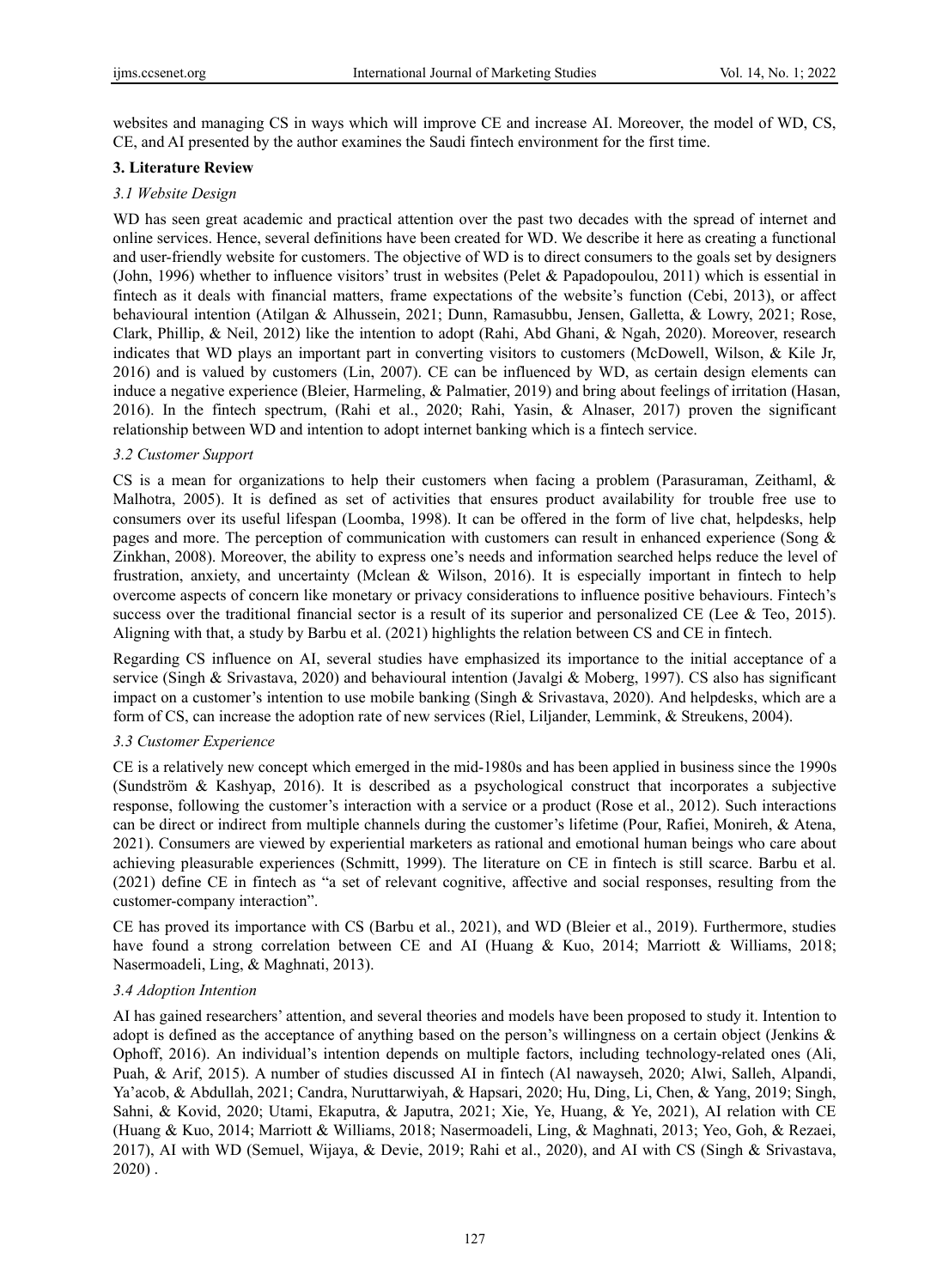# **4. Methodology**

*4.1 Research Model* 

The study is based on the following proposed model.



Figure 1. Research model

# *4.2 Research Hypothesis*

H1: WD has a significant positive impact on CE.

H2: CS has a significant positive impact on CE.

H3a: WD has a direct impactive relation with AI.

H3b: CE mediates the relationship between WD and AI.

H4a: CS has a direct impactive relation with AI.

H4b: CE mediates the relationship between CS and AI.

H5: CE has a significant positive impact on AI.

### *4.3 Sampling Framework*

The population of this research is the general population of Saudi Arabia who enjoy the benefits associated with technology developments. And random sampling of individuals who have used at least one fintech service during their lifetime regardless of their sex, age, income, lifestyle, or tech savviness was used for convenience and to reach as many users as possible. According to FintechSaudi (2021a), three out of four individuals have used at least one fintech service in Saudi Arabia.

### *4.4 Instrument Design*

Qualitative data was collected by means of a questionnaire, which was initially constructed in English then translated to Arabic, and then retranslated back to English following the retroversion approach (Brislin, 1970) to ensure the equivalence of the two versions (Barbu et al., 2021). To measure the construct, according to the literature, scales were adapted to the research scope. A scale of four items was adapted from Wolfinbarger and Gilly (2003) to measure WD, three items from Parasuraman et al. (2005) to measure CS, four items from Ali and Amin (2014) to measure CE, and three items from Venkatesh et al. (2003; 2012) to measure AI. Respondents had to assess their agreement/disagreement on a five-point Likert scale, ranging from "strongly disagree" (1) to "strongly agree" (5).

# **5. Results**

### *5.1 Sample Characteristics*

To recruit quality respondents, a filtering question was asked indicating the frequency of usage of fintech. Depending on the answer given, the full survey was then presented. Within three weeks, 328 participants had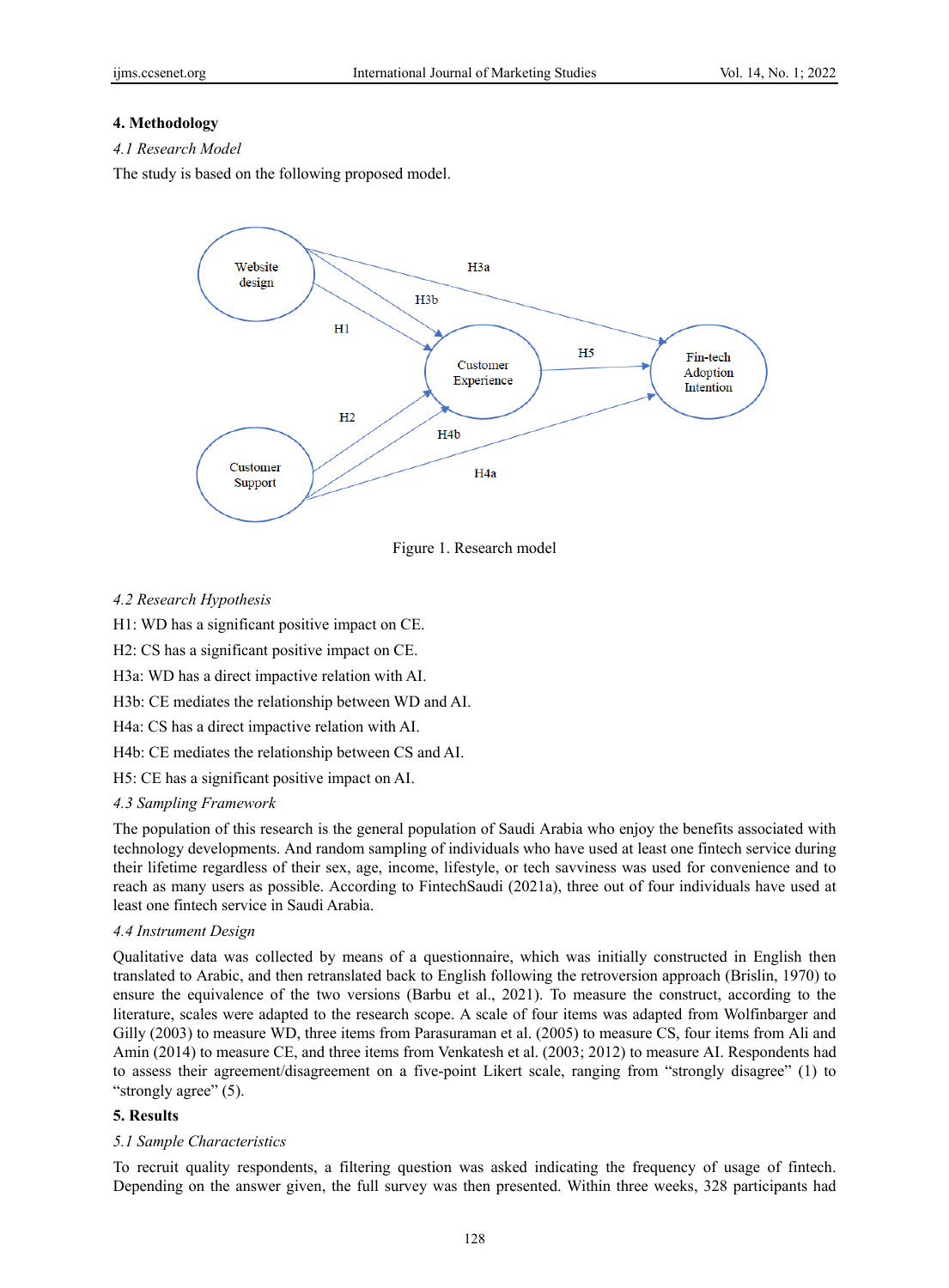responded with 296 being eligible for analysis as 32 respondents stated they had never used fintech which made them ineligible to complete the rest of the survey. Females made up 79.7% of respondents to the full survey while the rest 20.3% are males. The age of respondents was almost evenly distributed between 21 and 50. More than three quarters of answers came from bachelor's degree holders (see Table 1 for more details).

| Characteristics | Items                 | Frequency | Percent |  |
|-----------------|-----------------------|-----------|---------|--|
| Gender          | Female                | 236       | 79.7    |  |
|                 | Male                  | 60        | 20.3    |  |
| Age             | $\leq 20$             | 29        | 9.8     |  |
|                 | $21 - 30$             | 88        | 29.7    |  |
|                 | $31 - 40$             | 68        | 23      |  |
|                 | $41 - 50$             | 81        | 27.4    |  |
|                 | > 50                  | 30        | 10.1    |  |
| Education level | High school and below | 44        | 14.9    |  |
|                 | Bachelor              | 228       | 77      |  |
|                 | Master or higher      | 24        | 8.1     |  |

|  |  | Table 1. Sample characteristics |
|--|--|---------------------------------|
|--|--|---------------------------------|

### *5.2 Reliability and Validity Measures*

As mentioned previously, the scales of the construct were adopted from the literature. Three measures were taken to ensure validity and reliability of the construct. First, internal consistency reliability was measured using Pearson correlation coefficient. The correlation coefficient values between each item on WD with the total score of the same field ranged between 0.734−0.806. Similar results were found in the other dimensions (CS 0.707−0.809, CE 0.650−0.761, and AI 0.889−0.912) (see Table 2 for more details). The p-value of all the coefficients was less than 0.001. Pearson correlation coefficient values at  $0.65$ ,  $p < 0.001$  denotes significant linear correlation (Kalliokoski, Löfvander, & Bergqvist, 2013). The closer the values to 1 the stronger the correlation (Schober, Boer, & Schwarte, 2018). So, the results were significant at 0.001 in all four variables. Thus, the fields were considered reliable for what was set to be measured. Second, to assess construct validity, Pearson correlation was employed by calculating the correlation coefficients between each field and the total score for all items of the questionnaire. Values were within the range of strong correlation (Schober et al., 2018) between 0.767 and 0.878 with a p-value of less than 0.001, meaning the results were significant. Hence, the questionnaire was considered valid. Third, a Cronbach's alpha was calculated with outcome values ranging between 0.630 and 0.882 (see Table 3 for more details). All the values were above the acceptable values of 0.7 or 0.6 (van Griethuijsen et al., 2015). Taber (2018) interprets alpha values between 0.58 and 0.97 as satisfactory.

| Field          | Item                                                                                          | Pearson Correlation |
|----------------|-----------------------------------------------------------------------------------------------|---------------------|
| Website Design | I find Fin-tech website easy to use                                                           | 0.758               |
|                | Fin-tech website has effective search functions                                               | 0.734               |
|                | Fin-tech website loads quickly                                                                | 0.766               |
|                | Overall, Fin-tech website works very well technically                                         | 0.806               |
| Customer       | Fin-tech promptly responds to requests                                                        | 0.707               |
| Support        | Fin-tech solves the problems right the first time                                             | 0.809               |
|                | Fin-tech has a proactive approach.                                                            | 0.756               |
| Customer       | My experience has made me more knowledge to Fin-tech                                          | 0.730               |
| experience     | I feel that my experience with Fin-tech has been enjoyable                                    | 0.748               |
|                | I totally forget about my worries while visiting Fin-tech                                     | 0.761               |
|                | If initially employees of Fin-tech were not able to answer my queries, they immediately start | 0.650               |
|                | finding answers and get back to me quickly                                                    |                     |
| Adoption       | I intend to continue using Fin-tech in the next few months                                    | 0.889               |
| intention      | I will always try to use Fin-tech in my daily life                                            | 0.912               |
|                | I plan to continue to use Fin-tech frequently                                                 | 0.899               |

Table 2. Internal consistency reliability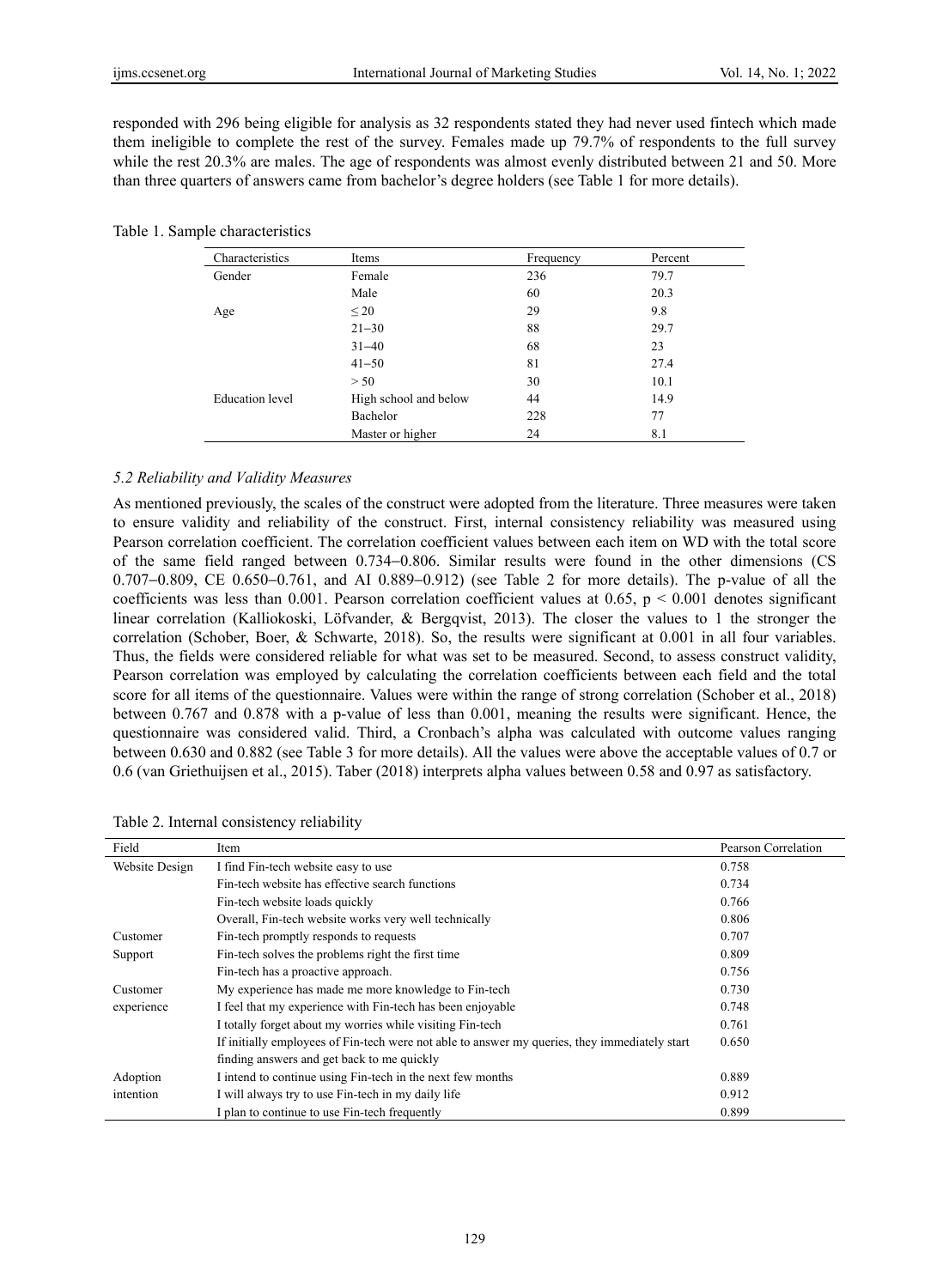### Table 3. Construct validity and Cronbach alpha

| Field               | Pearson Correlation | Cronbach's Alpha Coefficient |
|---------------------|---------------------|------------------------------|
| Website design      | 0.820               | 0.761                        |
| Customer support    | 0.786               | 0.630                        |
| Customer experience | 0.878               | 0.693                        |
| Adoption intention  | 0.767               | 0.882                        |

### *5.3 Hypothesis Testing*

The hypotheses were tested using Structural Equation Modeling (SEM) which tests multiple paths (Fan et al., 2016) as shown in Figure 1. The model fit results suggested an acceptable fit for the model Chi-square = 422.462, DF = 115, CFI = 0.913, TLI = 0.898, SRMR = 0.059, RMSEA = 0.06 (El-Sheikh, Abonazel, & Gamil, 2017; Lee, Hsing, & Li, 2021) and reasonable for CMIN/DF = 3.674 (Marsh & Hocevar, 1985). The SEM path estimates showed support for most of the hypotheses (see Table 4 for more details). WD and CS influence CE (H1, H2). WD and CE have direct impactive relationships with AI (H3a, H5). CE mediates two relationships, the first between WD and AI and the second between CS and AI (H3b, H4b). There is no support for H4a, which means that CS does not have a direct impactive relation with AI.

#### Table 4. Structural relationship

| Hypothesized relationships              | Direct effect | Indirect effect | Results              |
|-----------------------------------------|---------------|-----------------|----------------------|
| $H1:WD\rightarrow CX$                   | $0.568*$      |                 | Hypothesis supported |
| $H2: CS \rightarrow CX$                 | $0.565*$      |                 | Hypothesis supported |
| H3a: WD $\rightarrow$ AI                | $0.233*$      |                 | Hypothesis supported |
| H4a: $CS \rightarrow AI$                | $-0.06$ (ns)  |                 |                      |
| $H5: CX \rightarrow AI$                 | $0.723*$      |                 | Hypothesis supported |
| Indirect effect through Experience      |               |                 |                      |
| $H3b: WD \rightarrow CX \rightarrow AI$ |               | $0.332*$        | Mediation exists     |
| $H4b: CS \rightarrow CX \rightarrow AI$ |               | $0.411*$        | Mediation exists     |

*Note*. \*p < 0.001; ns: not significant.

### **6. Discussion**

Research about CE in the fintech industry is limited. And the ability to understand the factors affecting it among the target audience of Saudi Arabia is crucial for the development of the sector in the country. By knowing the specific desires of the audience using the original model presented in the study, fintech providers can focus on what people want and achieve operational efficiency. The study explored the impact of WD and CS on CE, and their relations with AI in fintech. The results indicate that fintech companies can achieve better CE through better WD and CS which corroborates the findings of previous studies (Barbu et al., 2021) for the CS and (Bleier et al., 2019) for WD. The results also reveal that fintech companies and decision makers should recognize the effect of WD and CE on AI, as WD has a positive significant influence on AI as confirmed also by Rahi et al. (2020) and Rahi at al. (2017). And CE has a positive significant impact on AI which is further confirmed by Huang and Kuo (2014), Marriott and Williams (2018), and Nasermoadeli, Ling, and Maghnati (2013). With respect to mediation affect, the study verifies the mediation of CE between WD and AI. However, although mediation of CE between CS and AI was confirmed, a direct relationship between CS and AI was not found. This study provides insight for marketers to consider the powerful effect WD and CS have on CE that leads to AI of fintech in Saudi Arabia.

#### **7. Limitations and Future Studies**

There were some limitations to the research that allow for further studies. For example, some participants had never used a fintech service. Also, there were far fewer male participants than females. Finally, the results may only reflect the current status of fintech in Saudi Arabia as fintech sector is changing rapidly.

Further studies could investigate a larger sample size and include more male participants. Additionally, other variables with a possible relationship with CE could be discussed, such as brand trust, website quality, or CS quality. Research could also compare intention to use with actual usage.

### **8. Implications**

This study has several conceptual and managerial implications as it offers insight into the understanding of the antecedents of CE in fintech. It shows that CE is positively influenced by WD and CS, which will help fintech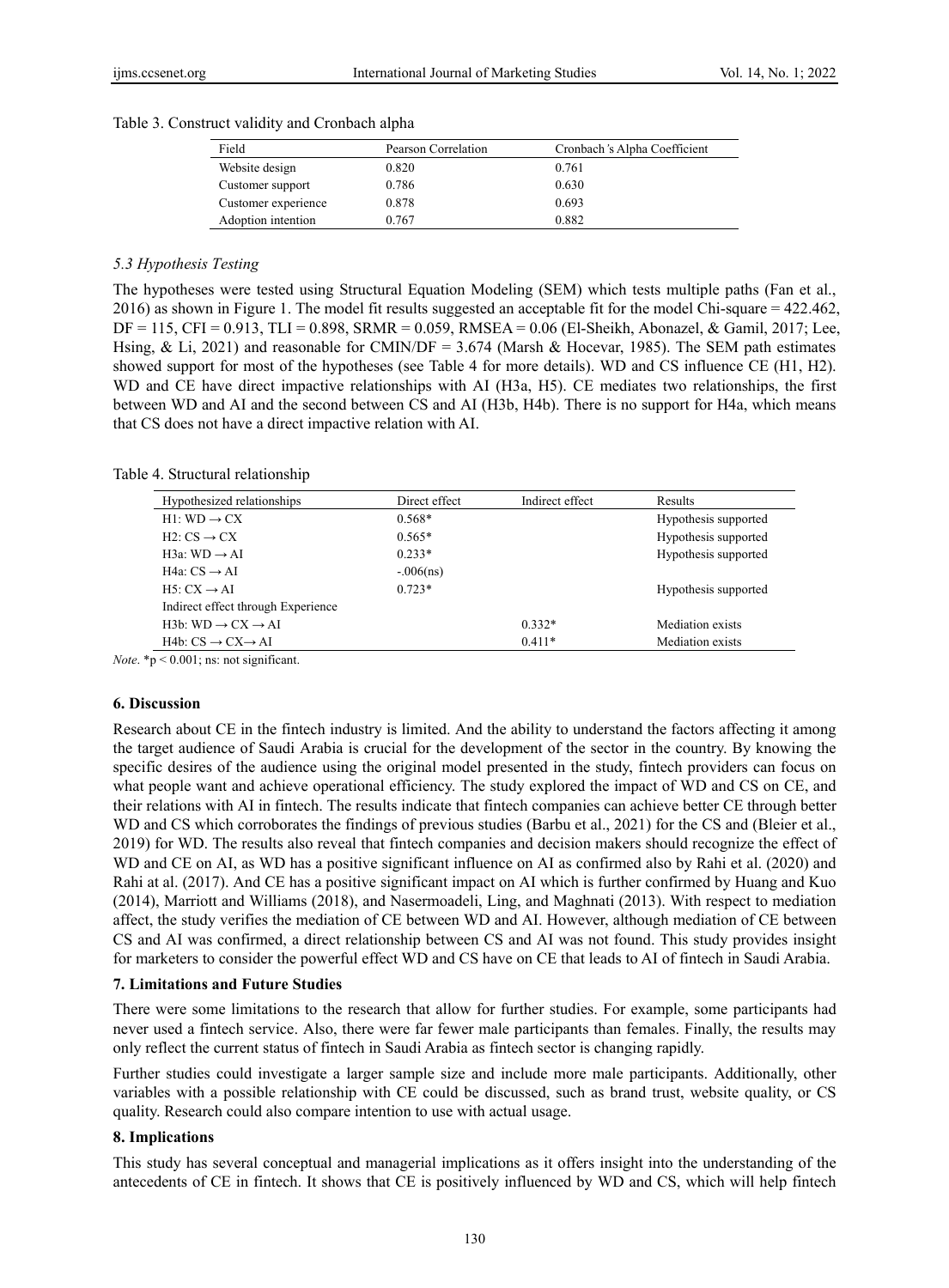service providers to enhance their CE to achieve their long-term objectives. Another contribution relates to outcomes of CE as the results show that CE derives AI, hence there is a need to carefully monitor CE to maximize AI in the Kingdom. Further, the outcomes of the study encourage fintech service provider managers to design their websites carefully to achieve better CE. More investment should be made in the WD as it is the face of the company in the technological realm. Efficient and simple designs that facilitate navigating through the pages is required. Also, managers should assess CS teams to resolve customers' issues effectively. Additionally, Fintech providers should allocate different communication channels and an efficient complaint management system equipped with an online complaint tracking feature to enhance transparency. Furthermore, fintech service providers need to consider that CE is a powerful determinant of AI, and fintech managers must work to provide innovative techniques to improve fintech CE and continuously measure CE of their customers.

### **9. Conclusion**

Fintech is the new norm for many financial activities, thus the ability to understand the factors affecting AI of fintech in Saudi Arabia will make it easier to develop the fintech sector. This study provides several key insights into factors affecting fintech AI in the Kingdom. First, WD is a key factor that positively influences AI of fintech, while CS does not have such a direct relation. Second, WD and CE are a significant determinant of AI. Third, CE mediates both WD and CS with AI.

### **References**

- Al nawayseh, M. (2020). FinTech in COVID-19 and Beyond: What Factors Are Affecting Customers' Choice of FinTech Applications? *Journal of Open Innovation: Technology, Market, and Complexity*, *6*(4), 153. https://doi.org/10.3390/joitmc6040153
- Ali, F., & Amin, M. (2014). The influence of physical environment on emotions, customer satisfaction and behavioural intentions in Chinese resort hotel industry. *Journal for Global Business Advancement*, *7*(3), 249−266. https://doi.org/10.1504/JGBA.2014.064109
- Ali, M., Puah, C.-H., & Arif, I. (2015). *Determinants of e-banking adoption: A non-users perspective in Pakistan*.
- Alwi, S., Salleh, M., Alpandi, R., Ya'acob, F., & Abdullah, S. (2021). Fintech As Financial Inclusion: Factors Affecting Behavioral Intention to Accept Mobile E-Wallet During Covid-19 Outbreak. *Turkish Journal of Computer and Mathematics Education*, *12*(7), 2130−2141.
- Atilgan, K., & Alhussein, H. (2021). The Effect of Website Design on Customer Trust, Customer Satisfaction, and Purchase Intention. *Journal of the Faculty of Economics and Administrative Sciences*, *11*(1), 351−375.
- Barbu, C., Florea, D., Dabija, D.-C., & Barbu, M. (2021). Customer Experience in Fintech. *Theoretical and Applied Elecronic Commerce Research*, 1415−1433. https://doi.org/10.3390/jtaer16050080
- Bleier, A., Harmeling, C., & Palmatier, R. (2019). Creating Effective Online Customer Experiences. *Journal of Marketing*, *83*(2), 98−119. https://doi.org/10.1177/0022242918809930
- Boratyńska, K. (2019). Impact of Digital Transformation on Value Creation in Fintech Services: An Innovative Approach. *Journal of Promotion Management*, *25*(5), 531−639. https://doi.org/10.1080/10496491.2019.1585543
- Brislin, R. (1970). Back-Translation for Cross-Cultural Research. *Journal of Cross-Cultural Psychology*, *1*(3), 185216. https://doi.org/10.1177/135910457000100301
- Candra, S., Nuruttarwiyah, F., & Hapsari, I. (2020). Revisited the Technology Acceptance Model with E-Trust for Peer-to-Peer Lending in Indonesia (Perspective from Fintech Users). *International Journal of Technology*, *11*(4), 710−721. https://doi.org/10.14716/ijtech.v11i4.4032
- Carbone, L., & Haeckel, S. (1994). Engineering customer experience. *Marketing Management*, *3*(3), 8−19.
- Cebi, S. (2013). Determining importance degrees of website design parameters based on interactions and types of websites. *Decision Support Systems*, *54*(2), 1030−1043. https://doi.org/10.1016/j.dss.2012.10.036
- Dunn, B., Ramasubbu, N., Jensen, M., Galletta, D., & Lowry, P. (2021). Efficiency and Exposure: Reconciling the Effects of Website Browsing Behaviors for Non-transactional Outcomes. *Transactions on Human-Computer Interaction*, *13*(2), 206−240. https://doi.org/10.17705/1thci.00148
- El-Sheikh, A., Abonazel, M., & Gamil, N. (2017). A Review of Software Packages for Structural Equation Modeling: A Comparative Study. *Applied Mathematics and Physics*, *5*(3), 85−94.
- Fan, Y., Chen, J., Shirkey, G., John, R., Wu, S., Park, H., & Shao, C. (2016). Applications of structural equation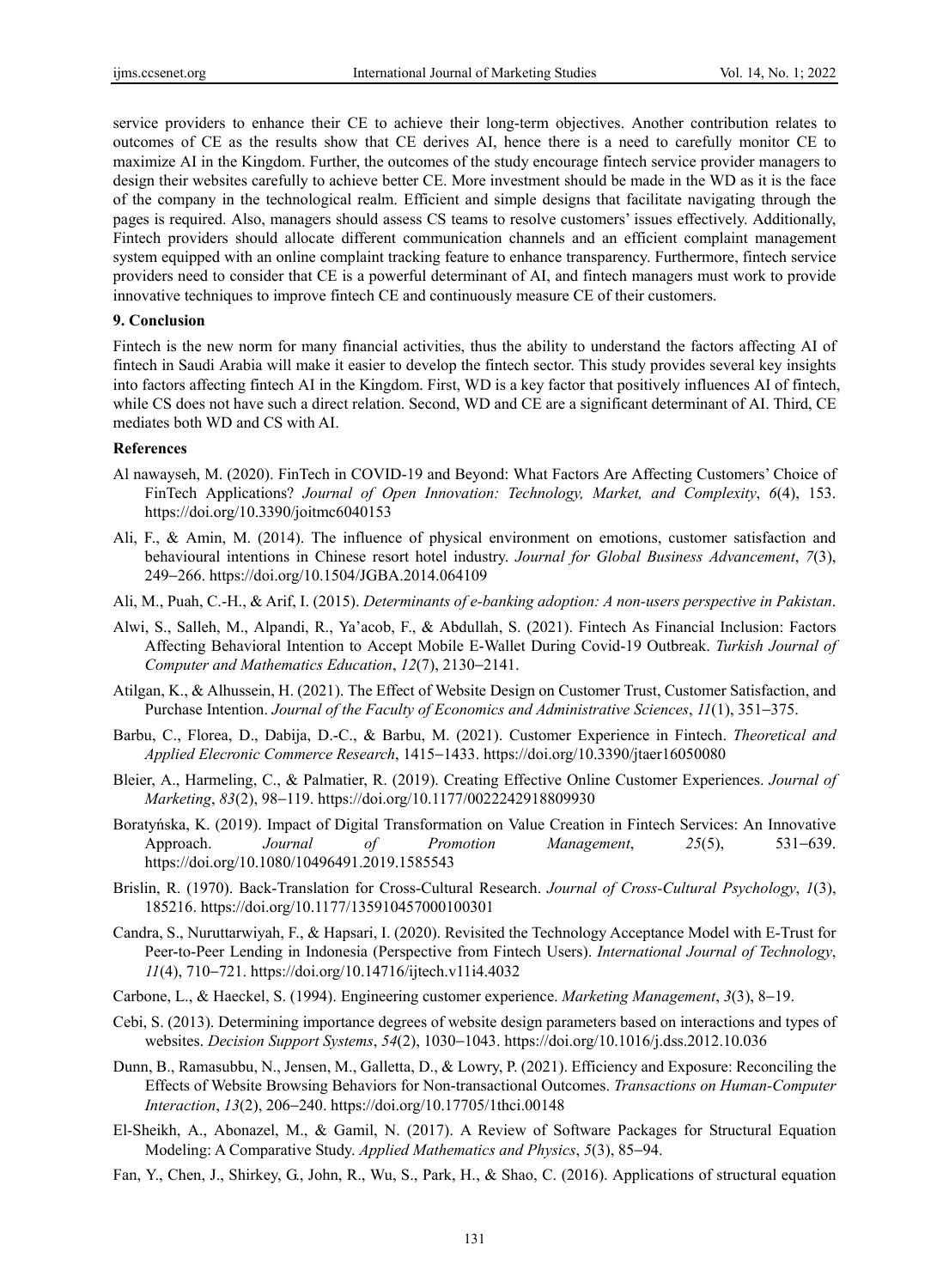modeling (SEM) in ecological studies: An updated review. *Ecological Processes*, *5*(19). https://doi.org/10.1186/s13717-016-0063-3

FintechSaudi. (2021a). *Fintech Saudi Annual Report*. FintechSaudi.

FintechSaudi. (2021b). *Saudi Arabia National Fintech Adoption Survey*. FintechSaudi.

- Hasan, B. (2016). Perceived irritation in online shopping: The impact of website design characteristics. *Computers in Human Behavior*, *54*, 224−230. https://doi.org/10.1016/j.chb.2015.07.056
- Hu, Z., Ding, S., Li, S., Chen, L., & Yang, S. (2019). Adoption Intention of Fintech Services for Bank Users: An Empirical Examination with an Extended Technology Acceptance Model. *Symmetry*, *11*(3), 340. https://doi.org/10.3390/sym11030340
- Huang, L.-T., & Kuo, F.-J. (2014). *A Study on Travel Information Adoption Intention in the Online Social Community: The Perspectives of Customer Experience and Information Adoption Model*. Pacific Asia Conference on Information Systems.
- Jain, R., Aagja, J., & Bagdare, S. (2017). Customer experience—a review and research agenda. *Journal of Service Theory and Practice*, *27*(3), 642−662. https://doi.org/10.1108/JSTP-03-2015-0064
- Javalgi, R. R., & Moberg, C. R. (1997). Service loyalty: Implications for service providers. *Journal of Services Marketing*, *11*(3), 165−179. https://doi.org/10.1108/08876049710168663
- Jenkins, P., & Ophoff, J. (2016). *Factors influencing the intention to adopt NFC mobile payments—A South African perspective*. CONF-IRM 2016 Proceedings, 45.
- John, G. (1996). *Go with the flow: According to Mihaly Csikzentmihalyi, great web sites are not about navigating content, but staging experience* (pp. 160−161). WIRED-SAN FRANCISCO.
- Kalliokoski, P., Löfvander, M., & Bergqvist, Y. (2013). Physical performance and 25-hydroxyvitamin D: A cross-sectional study of pregnant Swedish and Somali immigrant women and new mothers. *BMC Pregnancy and Childbirth*, *13*, 237. https://doi.org/10.1186/1471-2393-13-237
- Ketterer, J. (2017). *Digital Finance: New Times, New Challenges, New Opportunities* (pp. 1−34). Inter-American Development Bank. https://doi.org/10.18235/0000640
- Lee, D. K., & Teo, E. (2015). Emergence of Fintech and the Lasic Principles. *SSRN Electronic Journal*, *17*. https://doi.org/10.2139/ssrn.2668049
- Lee, T.-Y., Hsing, S.-C., & Li, C.-C. (2021). An Improved Stress-Scale Specifically Designed to Measure Stress of Women with Newly Diagnosed Breast Cancer. *International Journal of Environmental Research and Public Health*, *18*(5), 2346. https://doi.org/10.3390/ijerph18052346
- Lin, H.-F. (2007). The Impact of Website Quality Dimensions on Customer Satisfaction in the B2C E-commerce Context. *Total Quality Management*, *18*(4), 363−378. https://doi.org/10.1080/14783360701231302
- Loomba, A. (1998). Product distribution and service supportstrategy linkages: An empirical investigation. *International Journal of Physical Distribution & Logistics Management*, *28*(2), 143−161. https://doi.org/10.1108/09600039810221694
- Marriott, H., & Williams, M. (2018). Enhancing the Customer Experience: Understanding UK Consumers' M-Shopping Adoption Intention. *Developments in Marketing Scince: Proceedings of the Academy of Marketing Scince*, 141−150. https://doi.org/10.1007/978-3-319-99181-8\_51
- Marsh, H., & Hocevar, D. (1985). Application of confirmatory factor analysis to the study of self-concept: First and higher order factor models and their invariance across groups. *Psychological Bulletin*, *97*(3), 562−582. https://doi.org/10.1037/0033-2909.97.3.562
- McDowell, W., Wilson, R., & Kile Jr, C. (2016). An examination of retail website design and conversion rate. *Journal of Business Research*, *69*(11), 4837−4842. https://doi.org/10.1016/j.jbusres.2016.04.040
- Mclean, G., & Wilson, A. (2016). Evolving the online customer experience … is there a role for online customer support? *Computers in Human Behavior*, *60*, 602−610. https://doi.org/10.1016/j.chb.2016.02.084
- Nasermoadeli, A., Ling, K. C., & Maghnati, F. (2013). Evaluating the Impacts of Customer Experience on Purchase Intention. *International Journal of Business and Management*, *8*(6), 128−138. https://doi.org/10.5539/ijbm.v8n6p128
- Parasuraman, A., Zeithaml, V., & Malhotra, A. (2005). E-S-QUAL: A Multiple-Item Scale for Assessing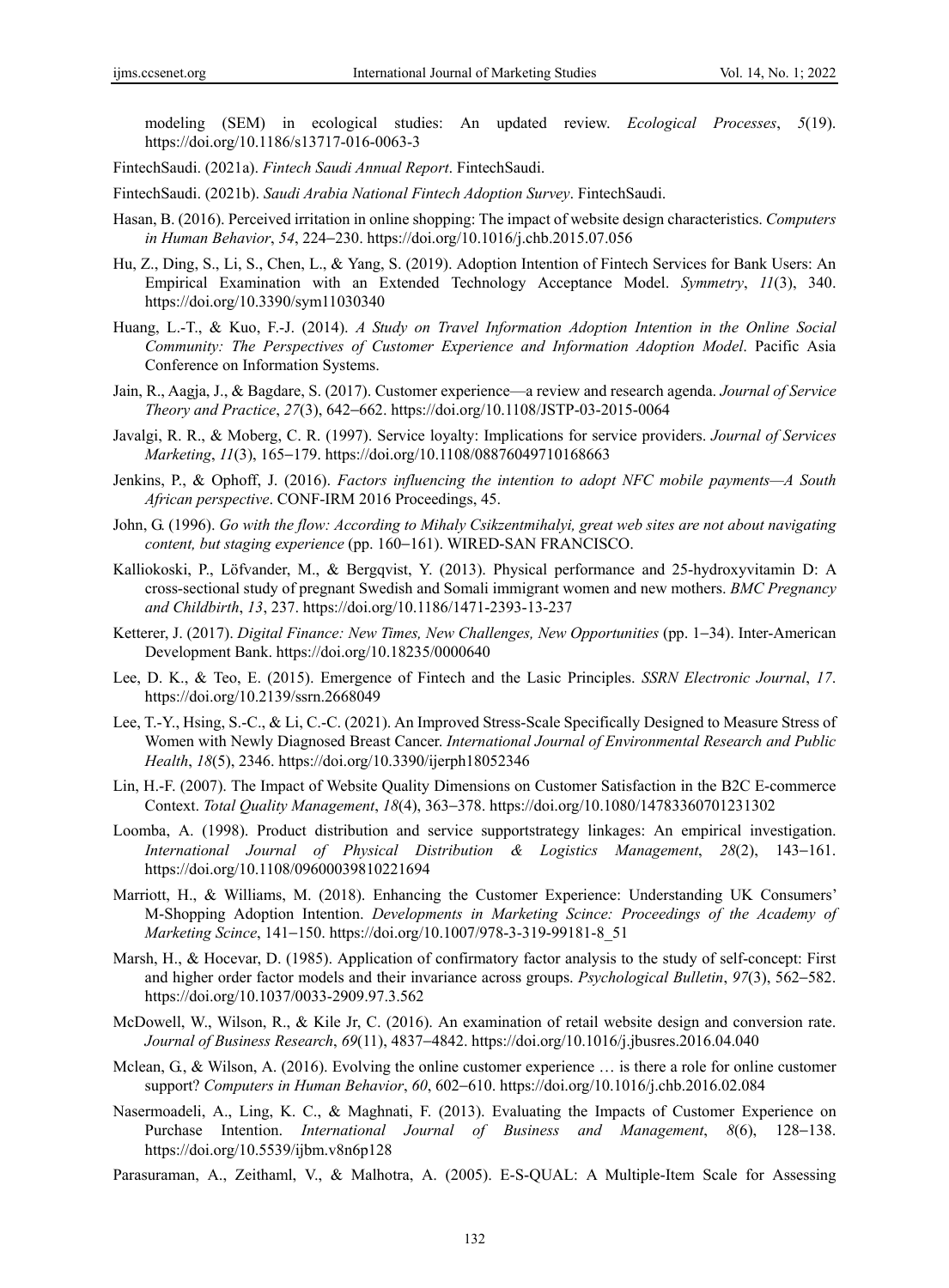Electronic Service Quality. *Journal of Service Research*, *7*(3), 213−233. https://doi.org/10.1177/1094670504271156

Pelet, J.-E., & Papadopoulou, P. (2011). The Effect of E-Commerce Websites' Colors on Customer Trust. *International Journal of e-Business Research*, *7*(3), 1−18. https://doi.org/10.4018/jebr.2011070101

Pine, J., & Gilmore, J. (1998). Welcome to the experience economy. *Harvard Business Review*, *78*(1), 97−105.

- Pine, J., & Gilmore, J. (1999). *The Experience Economy—Work is Theatre and Every Business A Stage*. Boston: Harvard Business School Press.
- Pour, M. J., Rafiei, K., Monireh, K., & Atena, S. (2021). Gamification and customer experience: The mediating role of brand engagement in online grocery retailing. *Nankai Business Review International*, *12*(3), 340−357. https://doi.org/10.1108/NBRI-07-2020-0041
- Rahi, S., Abd Ghani, M., & Ngah, A. (2020). Factors propelling the adoption of internet banking: The role of e-customer service, website design, brand image and customer satisfaction. *International Journal of Business Information Systems*, *33*(4), 549−569. https://doi.org/10.1504/IJBIS.2020.105870
- Rahi, S., Yasin, N., & Alnaser, F. (2017). Measuring the Role of Website Design, Assurance, Customer Service and Brand Image Towards Customer Loyalty and Intention to Adopt Internet Banking. *Journal of Internet Banking and Commerce*, *22*, 1−18.
- Riel, A., Liljander, V., Lemmink, J., & Streukens, S. (2004). Boost Customer Loyalty with Online Support. The Case of Mobile Telecoms Providers. *International Journal of Internet Marketing and Advertising*, *1*(1), 4−23. https://doi.org/10.1504/IJIMA.2004.003687
- Rose, S., Clark, M., Phillip, S., & Neil, H. (2012). Online Customer Experience in e-Retailing: An empirical model of Antecedents and Outcomes. *Journal of Retailing*, *88*(2), 308−322. https://doi.org/10.1016/j.jretai.2012.03.001
- Schmitt, B. (1999). Experiential Marketing. *Journal of Marketing Management*, 53−67. https://doi.org/10.1362/026725799784870496
- Schober, P., Boer, C., & Schwarte, L. (2018). Correlation Coefficients: Appropriate Use and Interpretation. *Anesthesia and Analgesia*, *126*(5), 1763−1768. https://doi.org/10.1213/ANE.0000000000002864
- Schueffel, P. (2016). Taming the Beast: A Scientific Definition of Fintech. *SSRN Electronic Journal*, *4*(4), 32−54. https://doi.org/10.2139/ssrn.3097312
- Singh, S., Sahni, M., & Kovid, R. (2020). What drives FinTech adoption? A multi-method evaluation using an adapted technology acceptance model. *Management Decision*, *58*(8), 1675−1697. https://doi.org/10.1108/MD-09-2019-1318
- Singh, S., & Srivastava, R. K. (2020). Understanding the intention to use mobile banking by existing online banking customers: an empirical study. *Journal of Financial Services Marketing*, *25*, 86−96. https://doi.org/10.1057/s41264-020-00074-w
- Song, J. H., & Zinkhan, G. (2008). Determinants of Perceived Web Site Interactivity. *Journal of Marketing*, 99−113. https://doi.org/10.1509/jmkg.72.2.99
- Sundström, G., & Kashyap, G. (2016). *Customer Experience Management as a driver of Growth*. Master Thesis. Halmstad University.
- Taber, K. (2018). The Use of Cronbach's Alpha When Developing and Reporting Research Instruments in Science Education. *Research Scince Education*, *48*, 1273−1296. https://doi.org/10.1007/s11165-016-9602-2
- Utami, A., Ekaputra, I., & Japutra, A. (2021). Adoption of FinTech Products: A Systematic Literature Review. *Journal of Creative Communications*, 1−16. https://doi.org/10.1177/09732586211032092
- van Griethuijsen, R., van Eijck, M., Haste, H., den Brok, P., Skinner, N., Mansour, N., … BouJaoude, S. (2015). Global Patterns in Students' Views of Science and Interest in Science. *Research in Scince Education*, *45*, 581−603. https://doi.org/10.1007/s11165-014-9438-6
- Venkatesh, V., Morris, M., Davis, G., & Davis, F. (2003). User Acceptance of Information Technology: Toward a Unified View. *MIS Quarterly*, *27*(3), 425−478. https://doi.org/10.2307/30036540
- Venkatesh, V., Thong, J., & Xu, X. (2012). Consumer Acceptance and Use of Information Technology: Extending the Unified Theory of Acceptance and Use of Technology. *MIS Querterly*, *36*(1), 157−178. https://doi.org/10.2307/41410412